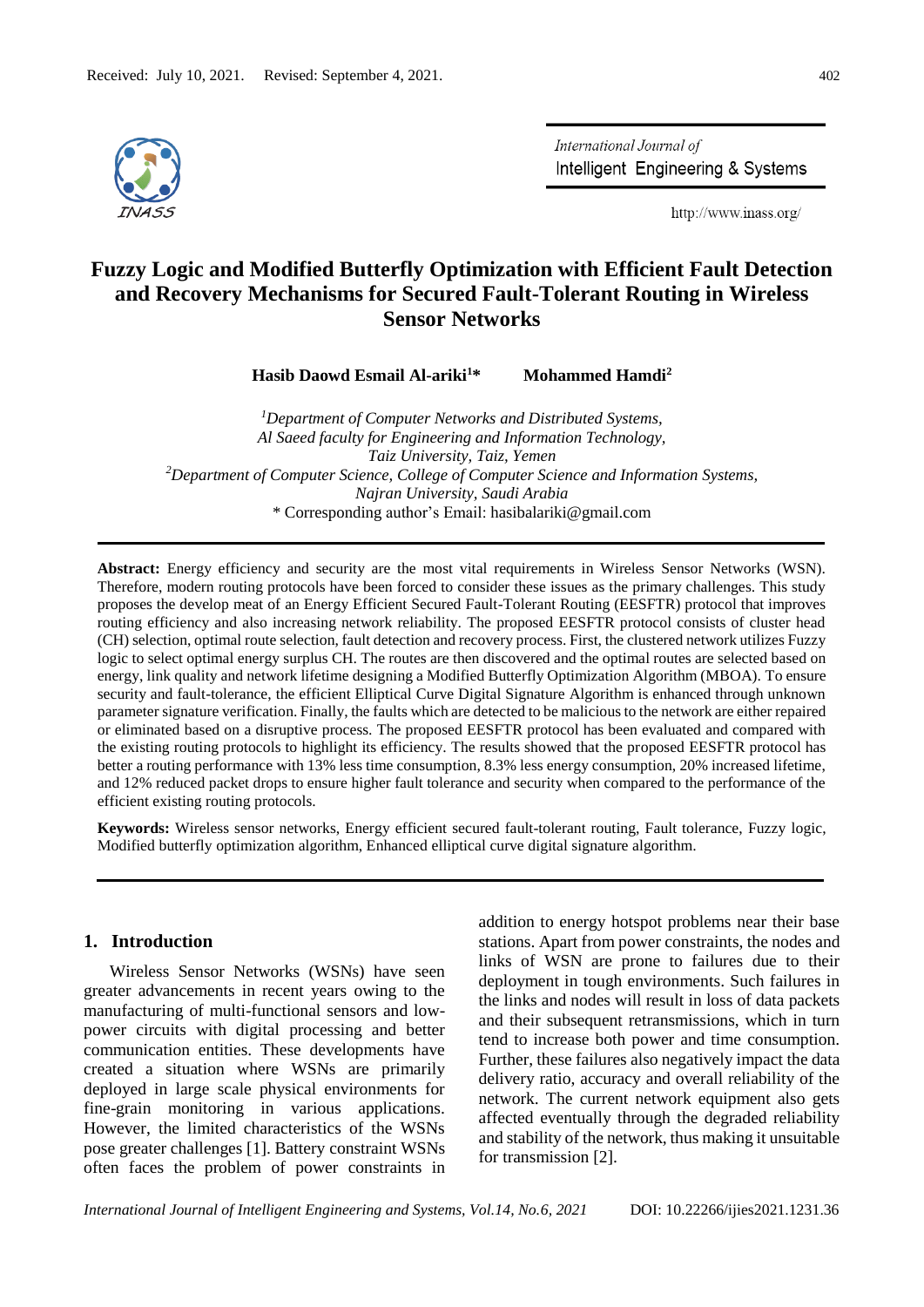Reliability and security in data transmission are two major factors that are commonly monitored to evaluate WSN performance [3]. Hence, the degradation of such metrics due to faults becomes a very serious issue. Stable network topology can ensure reliable data transmission and it depends on the following three factors namely, energy consumption, delay and link quality. Therefore, routing protocols must be designed with a stable structure so that they minimise both energy consumption and time consumption during data transmissions [4]. One of the prominent strategies for reducing energy consumption is clustering in which the network is divided into a cluster of nodes and a CH acts as the primary point of transmission. This process considerably minimises the energy consumed by sensor nodes but at the cost of higher energy consumption and subsequent early death of the CH. Hence, it becomes essential to select these nodes with high residual energy as that of the CH. Further, the nodes of CH should also be switched to balance energy exploitation. Secondly, fault detection and recovery process are mainly performed through external devices and even the in-network strategies are dependent on base stations, thus increasing the cost of implementing the system. Finally, an effective and secured routing protocol must be attained and the authentication schemes are quite vulnerable to intruder attacks [5]. Therefore, a reliable and stable routing algorithm must be energy efficient, secure and fault-tolerant.

Many studies [6-17] Rare failed to consider the authentication schemes and fault recovery strategies due to the fear of increased cost. To address this issue, this study aims at designing and developing an energy-efficient, secured fault-tolerant routing (EESFTR) protocol that improves the applications of WSN through low consumption of energy, reduced delay and higher reliability. The proposed EESFTR protocol has been built using fuzzy logic and MBOA for CH selection and route selection, respectively. Additionally, the Enhanced Elliptical Curve Digital Signature Algorithm has been used for secured fault detection. The faults are recovered through Disruptive fault repair and elimination. The experimental results have been compared with stateof-the-art methods to estimate the efficiency of the proposed EESFTR. The article is organized as follows: Related works in section 2, System model in section 3, explanation of the proposed methodology in section 4, experimental results in section 5 and conclusions in section 6.

**2. Related works**

Cluster-based multichannel routing protocols in WSNs can be designed based on different initial energy levels. Many studies developed algorithms for fault-tolerant routing and energy-aware routing in clustered WSNs. Low energy adaptive clustering hierarchy (LEACH) [6] is one of the well-known, clustering-based routing models to attain dynamicity in routing. Yet, LEACH selects CH randomly without taking into account energy consumption. Further, CH is also not uniformly distributed. Min and Zaw [7] designed an improved model of LEACH, namely Energy Efficient Fault-tolerant LEACH (EF-LEACH) protocol, which overcomes LEACH by improving network connectivity when failures occur. However, this protocol has a limitation in that it does not have a method for automatically detecting and recovering the faults. Shelke et al. [8] developed a fuzzy-based, fault-tolerant, low-energy, adaptive clustering hierarchy-routing protocol (FTLEACH) considering both power and node density to enhance the routing performance of the LEACH algorithm. However, this approach also has limitations in clustering in that it is not uniform and it also fails to cover the entire network.

Apart from LEACH, Hybrid Energy-Efficient Distributed (HEED) routing [9] and Power-Efficient Gathering in Sensor Information Systems (PEGASIS) [10] were also extensively utilized. Zhou et al. [11] presented HEED clustering faulttolerant (HEED-FT) routing that increases both reliability and the lifetime of the network. But, this approach lacks the automatic management of faults. Abba and Lee [12] proposed an autonomous selfaware and adaptive fault-tolerant routing technique (ASAART) to overcome the limitations of the selfhealing routing and self-selective routing by the slotted priority technique. Although this efficient than algorithm was more traditional algorithms, it provides a less reliable cost table and lesser knowledge of the properties of the global node. Xu et al. [13] introduced Byzantine fault-tolerant routing (BFTR) using Fast Elliptic Curve Digital Signature Algorithm to counterattack both timing and energy attacks with reduced verification proportion. However, this approach suffers from overhead due to the complexities of digital signatures. Pairwise Directional Geographical Routing (PWDGR) [14] and its enhanced versions namely Energy Enhanced PWDGR (EE-PWDGR) [15], Energy Enhanced Load Balancing PWDGR (EELB-PWDGR) [16] and Enhanced Artificial Bee Colony (EABC) based EELB-PWDGR [17] were designed to provide reliable and energy-efficient routing. However, these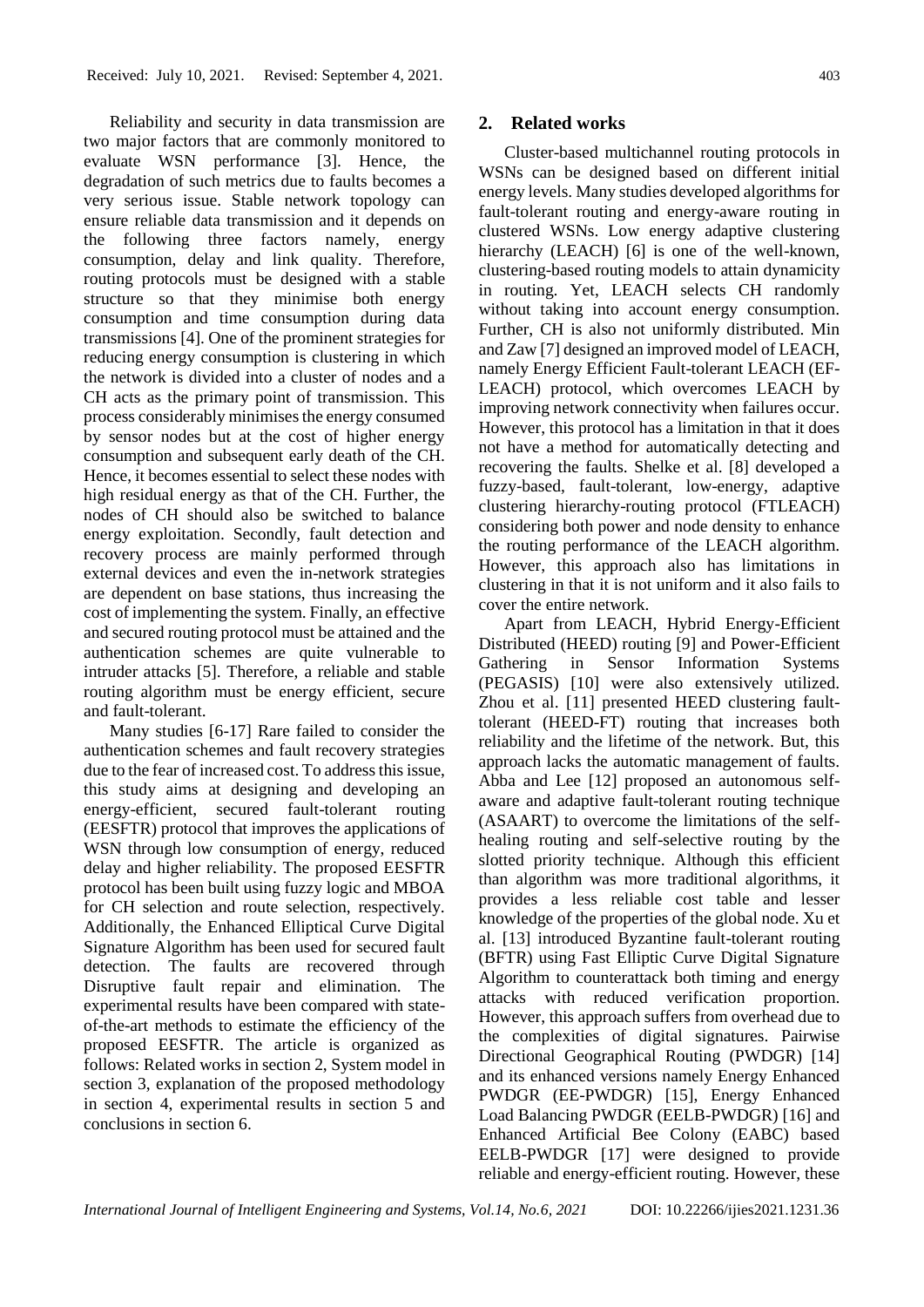algorithms considered only the energy and load balancing, while overlooking fault tolerance.

Azharuddin and Jana [18] designed Particle Swarm optimization-based fault-tolerant routing (PSO-FTR) that maximizes lifetime and reduces overload conditions. Yet again, the PSO-FTR failed to consider energy efficiency. Further, it fails to tackle gateway failures. Ye et al. [19] proposed a security fault-tolerant routing approach in which the fuzzy logic selects the best CH and ensures prioritytrust values routing. However, this approach does not have an effective approach for fault recovery. Nor does it seem to offer a better solution for CH faults. Yue et al. [20] developed a swarm intelligence algorithm of artificial bee colony optimized particle swarm optimization algorithm (ABCPSO) for faulttolerant alternate routing path selection. However, the message capacity of the network is significantly reduced in this approach due to the handling of the mobile sink. Khabiri and Ghaffari [21] designed an energy-aware cuckoo optimization algorithm based routing protocol (COARP) to minimize the energy and delay to improve the lifetime of the network. However, this model has limitations in terms of handling different types of failures in the network.

Haseeb et al. [22] presented Dynamic Energyaware Fault-Tolerant Routing (DEFTR) protocol to perform network partitioning and multi-facet routing with improved lifetime and throughput and reduced delay and cost. Although efficient, this approach has limitations in terms of path maintenance. Lin et al. [23] developed the bipartite-flow graph model for fault-tolerant routing and achieved minimum energy consumption and increased lifespan. However, it considers only the loaded CH faults, while ignoring sink node failures. Maratha et al. [24] developed an improved Fault-Tolerant Optimal Route Reconstruction (IFTORR) approach for increasing the lifetime of WSN through optimized routing. However, this method considered only the route failures, while ignoring both node and link failures. Talmale et al. [25] developed an energy-aware Distributed Pre Fault Detection Routing Mechanism (DPFDRM) for WSN in which the Kuartz graph was used for detection, while the actuator nodes were used for path selection based on energy. However, this approach is complex and also degrades the overall QoS. Effah and Thiare [26] presented Realistic Cluster-Based Energy-Efficient and Fault-Tolerant (RCEEFT) Routing Protocol using effective spatial correlation and Mass Measurement. However, in large scale WSNs, this model lacks effective distant-hop communication.

The routing protocols discussed in the preceding section suffer from one or more of the following

issues: re-clustering overhead, lack of in-network verification of attacks, inability to handle different types of faults, higher energy consumption, is the CH selection is not based on priorities. These problems further compounded by computation complexities that hinder effective data transmission, eventually degrades the quality of service. Considering these limitations, an efficient routing protocol named EESFTR has been developed in this study to ensure energy-efficient, stable and secured routing.

#### **3. System model**

The following sections present details about the EESFTR protocol with the following network and energy model along and their underlying assumptions. The AODV routing protocol is the fundamental routing process used in EESFTR to discover and maintain routes. Hence, the network and energy models have been designed along those lines. Table 1 shows the list of notations used in this paper.

#### **3.1 Network model**

The proposed EESFTR protocol is utilized in a network setup where the nodes are deployed randomly in a two-dimensional space. Once deployed, all nodes are fixed so that these nodes can neither be removed nor included in the network. It is assumed that all the nodes deployed have similar computing abilities, transmission, storage memory, initial energy and transmission range. The transmission and reception properties of a node are limited by utilizing wireless strategies, following which the interference range  $d_0$  is equal to the nodes' transmission range. The transmission between two nodes will begin only when they are in the coincidence of both their transmission range. Each sensor node maintains a table to store all the details of the neighbour nodes such as their unique ID, exact location, transmission details, list of their neighbor nodes, node priorities, trust values and the list of malicious nodes. The nodes themselves assume that all the transmission links support both forward and backward data transmission (bidirectional) and that all the routing channels are secure. Since all nodes exhibit similar properties, each node is capable of acting as both the CH and the normal node. It is also noted that each node is capable of completing the proposed algorithm with sufficient power for computation.

#### **3.2 Energy model**

The energy consumption both in free space and in the multipath fading channels is computed based on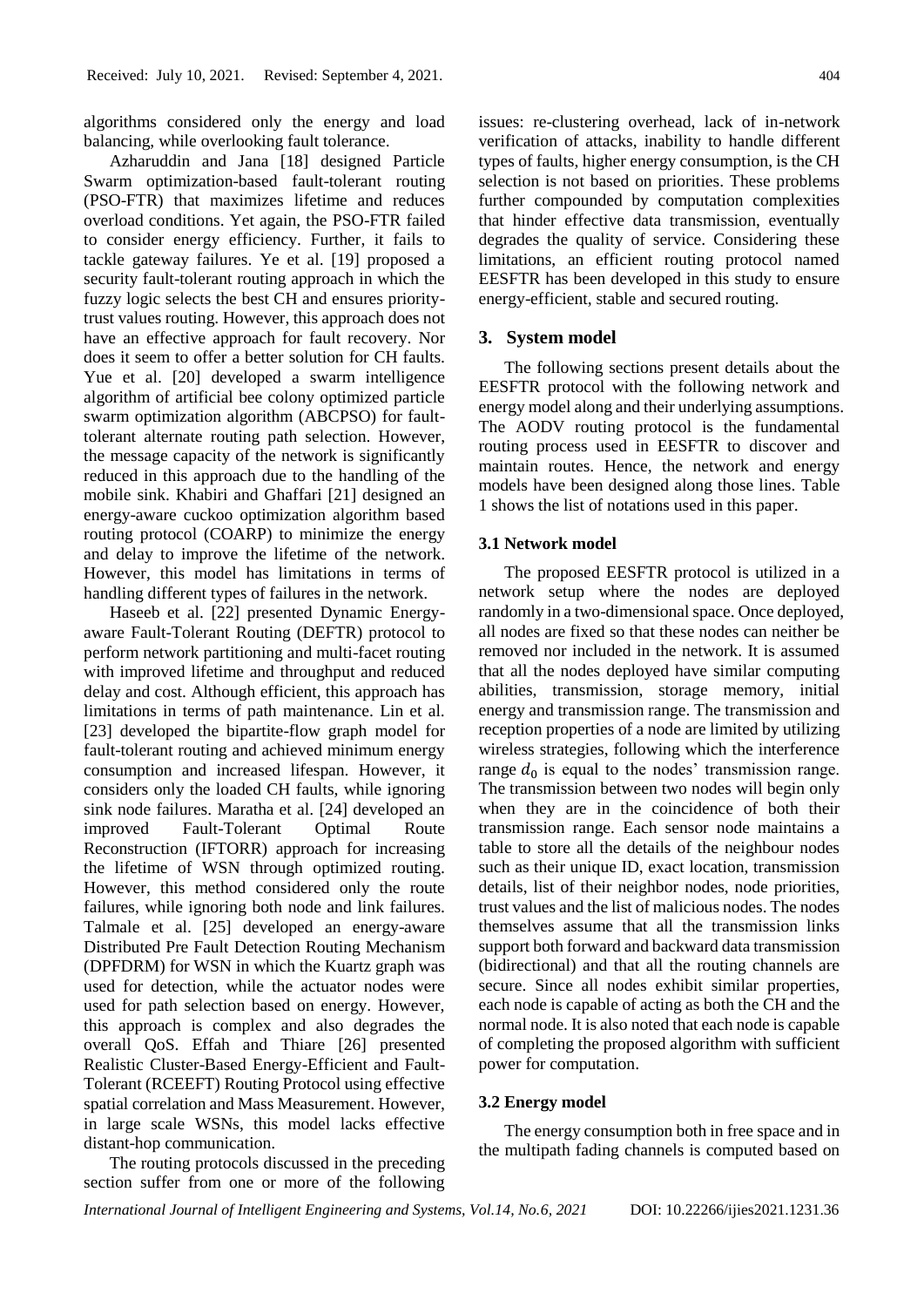| <b>Notation</b>           | <b>Definition</b>                                              |  |  |
|---------------------------|----------------------------------------------------------------|--|--|
| $d_0$                     | interference range                                             |  |  |
| t                         | time                                                           |  |  |
| $k, k'$ and $k''$         | number of packets                                              |  |  |
|                           | transmitted, received and                                      |  |  |
|                           | monitored                                                      |  |  |
| $E_{tx}$                  |                                                                |  |  |
|                           | transmission energy                                            |  |  |
| $E_{rx}$                  | reception energy                                               |  |  |
|                           | monitoring energy                                              |  |  |
| $\frac{E_m}{k}$           | packets                                                        |  |  |
|                           | distance between two nodes                                     |  |  |
| $E_{elec}$                | electronic circuit energy                                      |  |  |
| $E_{amp1}$ and $E_{amp2}$ | amplifier energy in<br>free                                    |  |  |
|                           | space and multi-path                                           |  |  |
|                           | number of layers                                               |  |  |
| $\frac{M}{d(s,i)}$        | distance between a node i                                      |  |  |
|                           | and the sink node s                                            |  |  |
| $M_i$                     | i-th layer                                                     |  |  |
| CH(i)                     | number of CH of i-th layer                                     |  |  |
|                           |                                                                |  |  |
| $\frac{N_i}{H}$           | number of nodes in i-th layer                                  |  |  |
|                           | adjustable parameter                                           |  |  |
| RE(i)                     | relative energy of a node                                      |  |  |
| $E_{max}$                 | maximum residual energy of                                     |  |  |
|                           | cluster                                                        |  |  |
| $E_i$                     | residual energy of i-th node                                   |  |  |
| $x_i$ and $y_i$           | horizontal<br>and vertical                                     |  |  |
|                           | coordinates of i-th node                                       |  |  |
| $x_i$ and $y_i$           | horizontal and vertical                                        |  |  |
|                           | coordinates of the j-th node                                   |  |  |
| $\mathcal{C}_{min}$       | ratio of the minimum                                           |  |  |
|                           | centrality                                                     |  |  |
| $\overline{RC(i)}$        | relative centrality of i-th                                    |  |  |
|                           | node                                                           |  |  |
| $\mu_{NP}(x)$             | fuzzy membership function                                      |  |  |
| $E_{res,i}(t)$            |                                                                |  |  |
|                           | residual energy at time $t$<br>initial energy available at $i$ |  |  |
| $E_{0,i}$                 |                                                                |  |  |
| $E_t$                     | total energy consumption at                                    |  |  |
|                           | tıme t                                                         |  |  |
| $T_{sk,CH}$               | sending time of CH for k-                                      |  |  |
|                           | packets                                                        |  |  |
| $T_{rk,CH}$               | receiving time of CH for k-                                    |  |  |
|                           | packets                                                        |  |  |
| $T_{sk,i}$                | sending time of k packets                                      |  |  |
| $T_{rk,sink}$             | receiving time of k packets                                    |  |  |
|                           | by the sink node                                               |  |  |
| $\mathbb{E}[L]$           | expected lifetime                                              |  |  |
| $\boldsymbol{p}$          | constant continuous<br>power                                   |  |  |
|                           | depletion                                                      |  |  |
| $\varepsilon_0$           | initial<br>non-rechargeable                                    |  |  |
|                           | energy                                                         |  |  |
| λ                         | average wavelength                                             |  |  |
| $\mathbb{E}[E_{w}]$       | expected wasted energy                                         |  |  |
|                           |                                                                |  |  |
| $\mathbb{E}[E_r]$         | expected reporting energy                                      |  |  |
| $RSS_{iz}$                | received signal strength of a                                  |  |  |
|                           | node i at a distance z                                         |  |  |
| $T_i$                     | threshold                                                      |  |  |
| $G_a$                     | average gain                                                   |  |  |

Table 1. Notations and definitions

| $G_{tx}$                   | transmitting gain            |  |  |  |
|----------------------------|------------------------------|--|--|--|
| $\frac{G_{rx}}{P_{t,max}}$ | receiving gain               |  |  |  |
|                            | transmission<br>maximum      |  |  |  |
|                            | power of the antenna         |  |  |  |
| $\overline{R}$             | maximum range of the         |  |  |  |
|                            | antenna                      |  |  |  |
|                            | density of node deployment   |  |  |  |
| $W_1, W_2, W_3, W_4, W_5$  | weight values                |  |  |  |
|                            | objective function           |  |  |  |
| $\frac{F_i}{g^*}$          | best current position        |  |  |  |
|                            | current position of the i-th |  |  |  |
|                            | butterfly                    |  |  |  |
| $b_i^{q+1}$                | next positions of i-th       |  |  |  |
|                            | butterfly                    |  |  |  |
| q                          | current iteration            |  |  |  |
| $\beta_n$                  | chaotic parameter            |  |  |  |
| $\frac{\alpha}{S}$         | controlling parameter        |  |  |  |
|                            | Step size                    |  |  |  |
| b                          | present location of<br>the   |  |  |  |
|                            | butterfly                    |  |  |  |
| f(b)                       | fitness function value       |  |  |  |
| Ep                         | elliptical points            |  |  |  |
| $\overline{EC}(a,b)$       | elliptic curve               |  |  |  |
| $\overline{PG}$            | point generator              |  |  |  |
| HF                         | hash function                |  |  |  |
| рn                         | order of PG                  |  |  |  |
| $a_1$ , $a_2$              | random integers              |  |  |  |

the radio model of energy consumption. This computation depends on the communication between the sender and receiver nodes. The total energy at time  $t$  is given as the sum of the transmission energy, reception energy and monitoring energy and is computing as follows:

$$
E_t = E_{tx}(k, i) + E_{rx}(k', i) + E_m(k'', j) \tag{1}
$$

Where  $k$ ,  $k'$  and  $k''$  refer to the number of packets transmitted, received and monitored, respectively by their nodes while transmitting data from node *i* to node *j* and  $E_{tx}$ ,  $E_{rx}$  and  $E_m$  refer to the transmission energy, reception energy and energy, reception energy monitoring energy respectively.

The transmission energy consumed to transmit *k* packets between two nodes at distance *d* will be computed as follows:

$$
E_{tx} = \begin{cases} \left( E_{elec} + d^2 \times E_{amp1} \right) \times k & d < d_0\\ \left( E_{elec} + d^4 \times E_{amp2} \right) \times k & d \ge d_0 \end{cases} \quad (2)
$$

Here, the interference range  $d_0$  is used as the threshold value to determine whether to initiate the free-space transmission or multi-path transmission. This equation is the determining factor so that when the distance  $d$  is lesser than the threshold  $d_0$ , free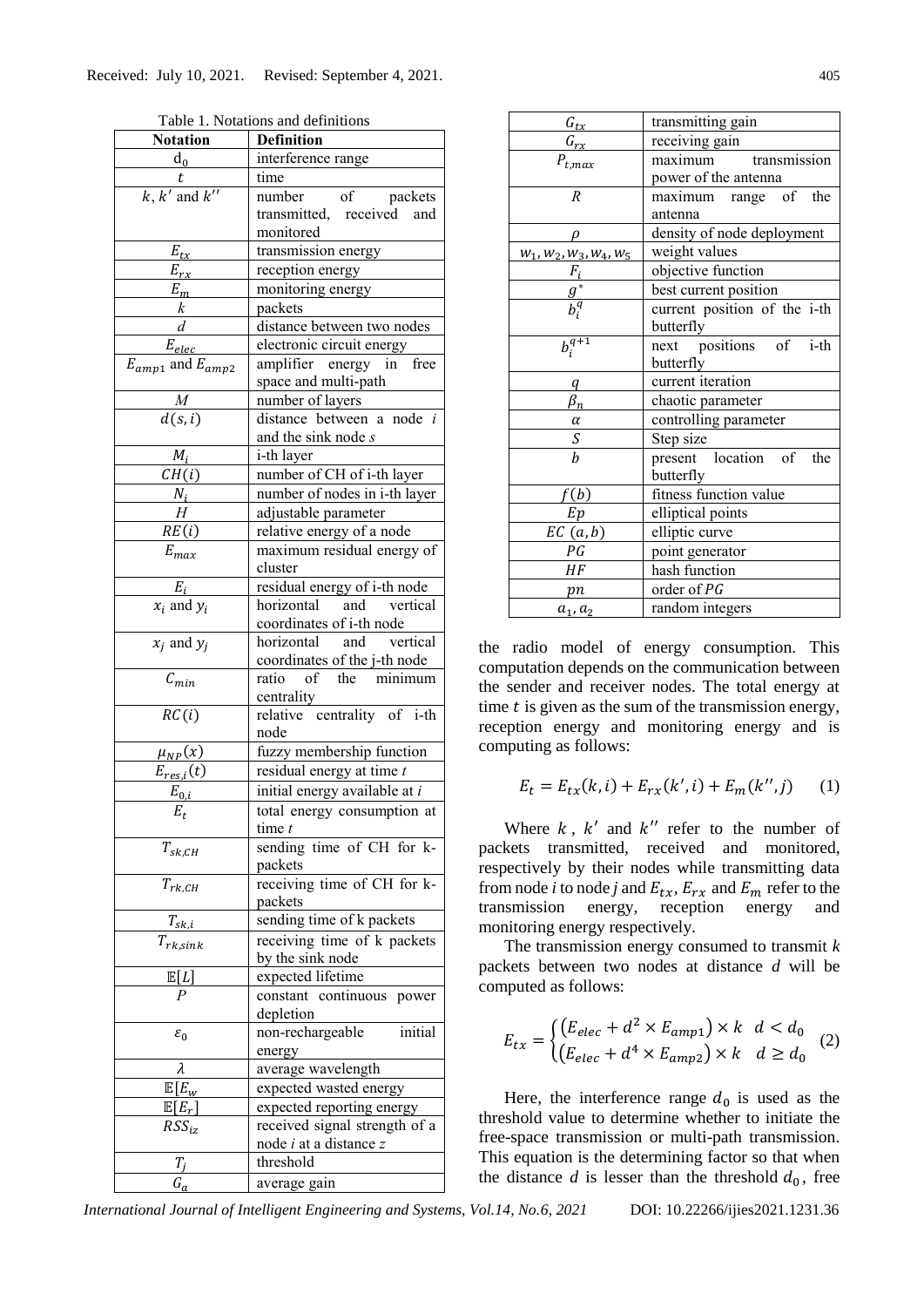space model is used and in other cases, the multi-path model is used for energy computation.  $E_{elec}$ represents the electronic circuit energy while  $E_{amm1}$ and  $E_{amp2}$  refer to the amplifier energy in free space and multi-path, respectively. Likewise, the energy consumed by a radio node to receive the k packets is computed as follows:

$$
E_{rx} = E_{elec} \times k'
$$
 (3)

#### **3.3 Multi-layer model**

To reliable and secure multi-layer clustered network topology, the multi-layer model has been proposed which manages the overall network energy and also enhances the network performance. The network is clustered into different layers based on the distance between the nodes and the sink node. When the interference range  $d_0$  is chosen as the clustering metric, the network is divided into *M* layers. Let  $d(s, i)$  be the distance between a node *i* and the sink node *s*. When clustering, the i-th node may belong to the  $M_i$  layer and it can be represented as follows:

$$
M_i = 2 \times \frac{d(s,i)}{d_0} \tag{4}
$$

The value of M can be obtained by maximizing  $M_i$  i.e.  $M = max M_i$ ,  $i = 1,2,3,...n$ . Considering the real-time scenarios, the nodes around the sink tend to experience high pressure and end up losing energy much faster than the other node. Hence, the clusters can't be uniform. Therefore, the different cluster layers with different densities and quantities are presented. Automatically, the number of CHs in different layers becomes different and it is determined by the number of sensor nodes in the layer and the measurable distance between the layers to the sink node. The number of cluster heads of the i-th layer is represented as  $CH(i)$ , which is dependent on the number of layers and the number of nodes in the layers. It is computed as follows:

$$
CH(i) = H \times \frac{N_i}{M_i} \tag{5}
$$

Where  $N_i$  denotes the number of nodes in the i-th layer and *H* is the adjustable parameter.

## **4. Energy-efficient and fault-tolerant routing protocol**

The proposed EESFTR protocol consists of three main processes: CH selection, optimal route selection and fault detection and recovery to ensuring secured fault-tolerant routing in WSN, without increasing the

overheads or complexities. The CH selection is based on fuzzy logic using three objective parameters as input membership functions. The MBOA is then used for route selection based on the following parameters: residual energy, delay, lifetime, reliability and hop count. This model also employs efficient fault detection with in-network verification and fault recovery process.

## **4.1 Ch selection using fuzzy logic**

CH selection has been performed based on fuzzy logic to improve the network lifetime. In a deployed sensor network, the fuzzy logic sets fuzzy variables and the fuzzy rules to calculate the node priority to be selected as the CH. In each layer, the CH can initiate transmission with the CH of the different layers and does not communicate with the other CH in its same layer to maintain isotropic data transmission. The CH must be selected considering many factors and hence, the fuzzy logic model uses the node physical factors such as node relative energy, relative density and relative centrality as the fuzzy input variables i.e. the objective parameters to select CH. With these three input variables, the node priority will be the fuzzy output variable. Based on this output variable, the CH will be selected. The main advantage in selecting these three parameters as fuzzy input variables is that they consider all the vital properties involved. The lifetime of the network is increased when the overall CH consumes less energy. This is dependent directly on the closeness of the nodes to the CH. When there is sufficient distance between the CHs there is a balance in energy consumption and the centrality metric improves the load balancing in a cluster. Hence these three metrics were chosen as the objective parameters for CH selection.

The relative energy of a node *i* denotes the remaining energy of the node in the cluster and it is defined as the ratio of the node's residual energy to the maximum residual energy of the cluster. It is given as follows:

$$
RE(i) = \frac{E_i}{E_{max}} \tag{6}
$$

Where  $E_{max}$  denotes the maximum residual energy of cluster and  $E_i$  denotes the residual energy of the i-th node.

Node relative density is represented as the concentration of nodes mass and is formulated as the number of neighbour nodes in the interference range  $d_0$ . When node density increases, the energy consumed by the neighbor nodes decreases. Node relative density of node i can be defined as the ratio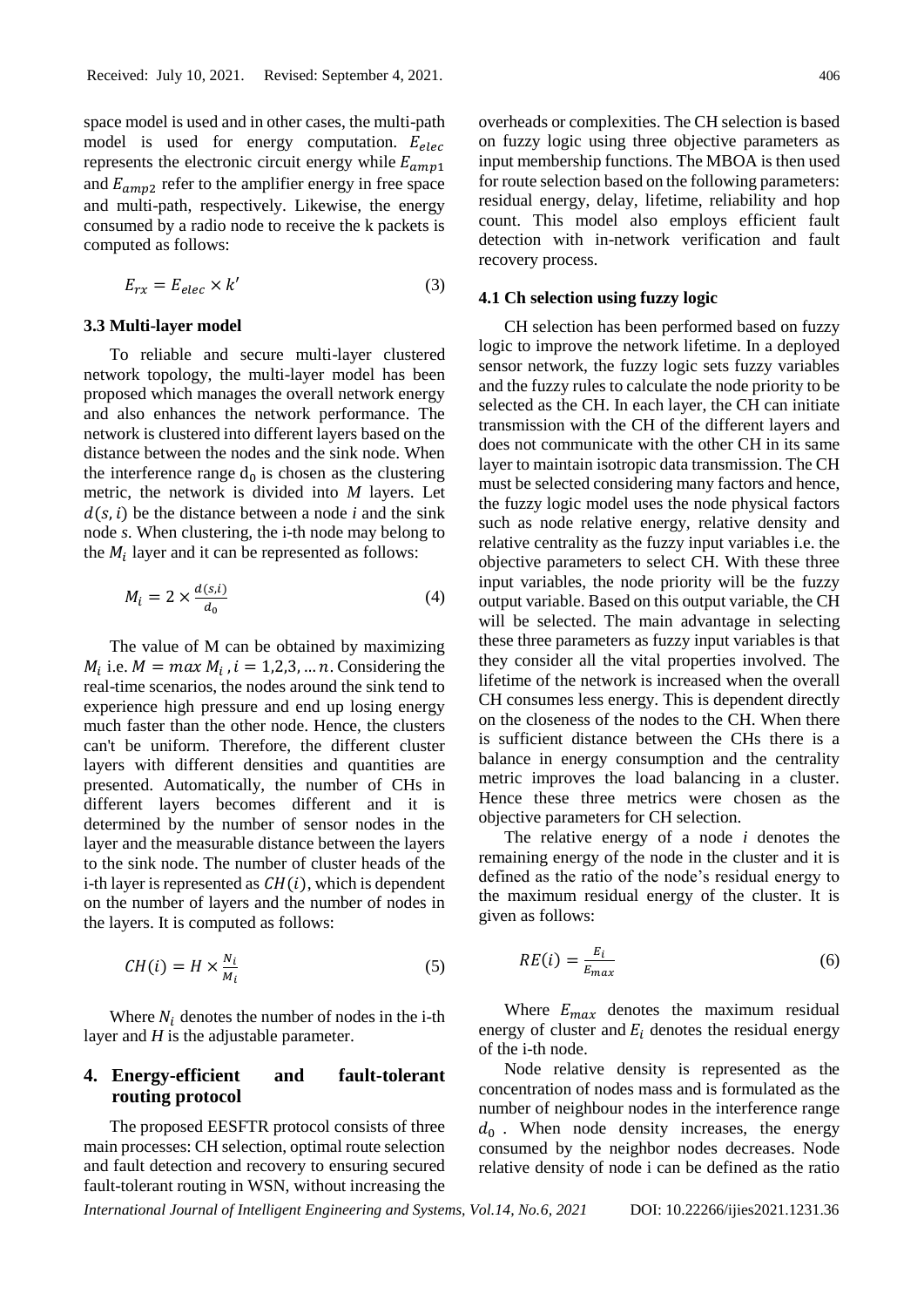of i-th node's density to the maximum node density in a cluster. It is given as follows:

$$
RD(i) = \frac{D_i}{D_{max}}\tag{7}
$$

Where  $D_{\text{max}}$  denotes the maximum density of cluster and  $D_i$  denotes the density of the i-th node.

Centrality determines the closeness of a node with its neighbours and it is computed based on the coordinates and the neighbor nodes. It is given as follows:

$$
C_i = \sqrt{\left(x_i - \frac{1}{n}\sum_{j=1}^n x_j\right)^2 + \left(y_i - \frac{1}{n}\sum_{j=1}^n y_j\right)^2} \tag{8}
$$

Where  $C_i$  denotes i-th node centrality, n represents the number of neighbor nodes,  $x_i$  and  $y_i$ denote the horizontal and vertical coordinates of i-th node while  $x_i$  and  $y_i$  denote the horizontal and vertical coordinates of the j-th node. The relative centrality is computed based on this centrality equation and it determines that the energy consumption is less when the CH is closer to the nodes. The relative centrality of the i-th node is defined as the ratio of the minimum centrality  $(C_{min})$ of the cluster to i-th node centrality and is given as

$$
RC(i) = \frac{C_{min}}{C_i} \tag{9}
$$

Based on these three metrics, fuzzy logic determines the node priority based on if-then fuzzy rules. The node priority then determines the selection of nodes to the CH role. The triangular and trapezoidal membership functions are used for this evaluation since these functions are effective for realtime sensor networks in a similar manner. The node priority can have the following values: very low, low, moderate-low, medium, moderate-high, high and very high. The fuzzy if-then rules for the three input functions to obtain the output node priority are given in Table 2.

The node priority status can be computed based on these fuzzy rules. Further, fuzzy logic also computes the actual value of the node priority using the center-of-gravity for de-fuzzification. The node priority (NP) thus computed can be expressed as follows:

$$
NP = \frac{\int x \mu_{NP}(x) dx}{\int \mu_{NP}(x) dx}
$$
\n(10)

Where *x* denotes the node and  $\mu_{NP}(x)$  denote the

Table 2. Fuzzy if-then rules for node priority

| Rule                     | Relative | Relative | Relative   |               |  |
|--------------------------|----------|----------|------------|---------------|--|
|                          | energy   | density  | centrality | Node priority |  |
| 1                        | Low      | Low      | Low        | Very low      |  |
| $\overline{2}$           | Low      | Low      | Medium     | Very low      |  |
| $\overline{\mathbf{3}}$  | Low      | Low      | High       | Very low      |  |
| $\overline{\mathcal{L}}$ | Low      | Medium   | Low        | Very low      |  |
| 5                        | Low      | Medium   | Medium     | Very low      |  |
| 6                        | Low      | Medium   | High       | Very low      |  |
| 7                        | Low      | High     | Low        | Very low      |  |
| 8                        | Low      | High     | Medium     | Very low      |  |
| 9                        | Low      | High     | High       | Very low      |  |
| 10                       | Medium   | Low      | Low        | Moderate low  |  |
| 11                       | Medium   | Low      | Medium     | Moderate low  |  |
| 12                       | Medium   | Low      | High       | Medium        |  |
| 13                       | Medium   | Medium   | Low        | Moderate low  |  |
| 14                       | Medium   | Medium   | Medium     | Medium        |  |
| $1\overline{5}$          | Medium   | Medium   | High       | Moderate      |  |
|                          |          |          |            | high          |  |
| 16                       | Medium   | High     | Low        | Moderate low  |  |
| 17                       | Medium   | High     | Medium     | Medium        |  |
| 18                       | Medium   | High     | High       | Moderate      |  |
|                          |          |          |            | high          |  |
| 19                       | High     | Low      | Low        | Moderate low  |  |
| 20                       | High     | Low      | Medium     | Medium        |  |
| 21                       | High     | Low      | High       | Moderate      |  |
|                          |          |          |            | high          |  |
| 22                       | High     | Medium   | Low        | Medium        |  |
| 23                       | High     | Medium   | Medium     | Moderate      |  |
|                          |          |          |            | high          |  |
| 24                       | High     | Medium   | High       | High          |  |
| 25                       | High     | High     | Low        | Medium        |  |
| 26                       | High     | High     | Medium     | High          |  |
| 27                       | High     | High     | High       | Very high     |  |



fuzzy membership function for *NP*. This equation deduces the node priority value and during subsequent iterations when the selected CH drains out, that parameter node with the second-highest priority is evaluated first for the CH selection process to reduce the time taken for fuzzification. The node priority values thus obtained are analysed and the highest-ranking priority node in each layer is selected as the CH. The remaining nodes in the layer join the adjacent CHs to create the clusters. The fuzzy memberships are obtained for the given problem in the triangular and trapezoidal shapes shown in Fig. 1.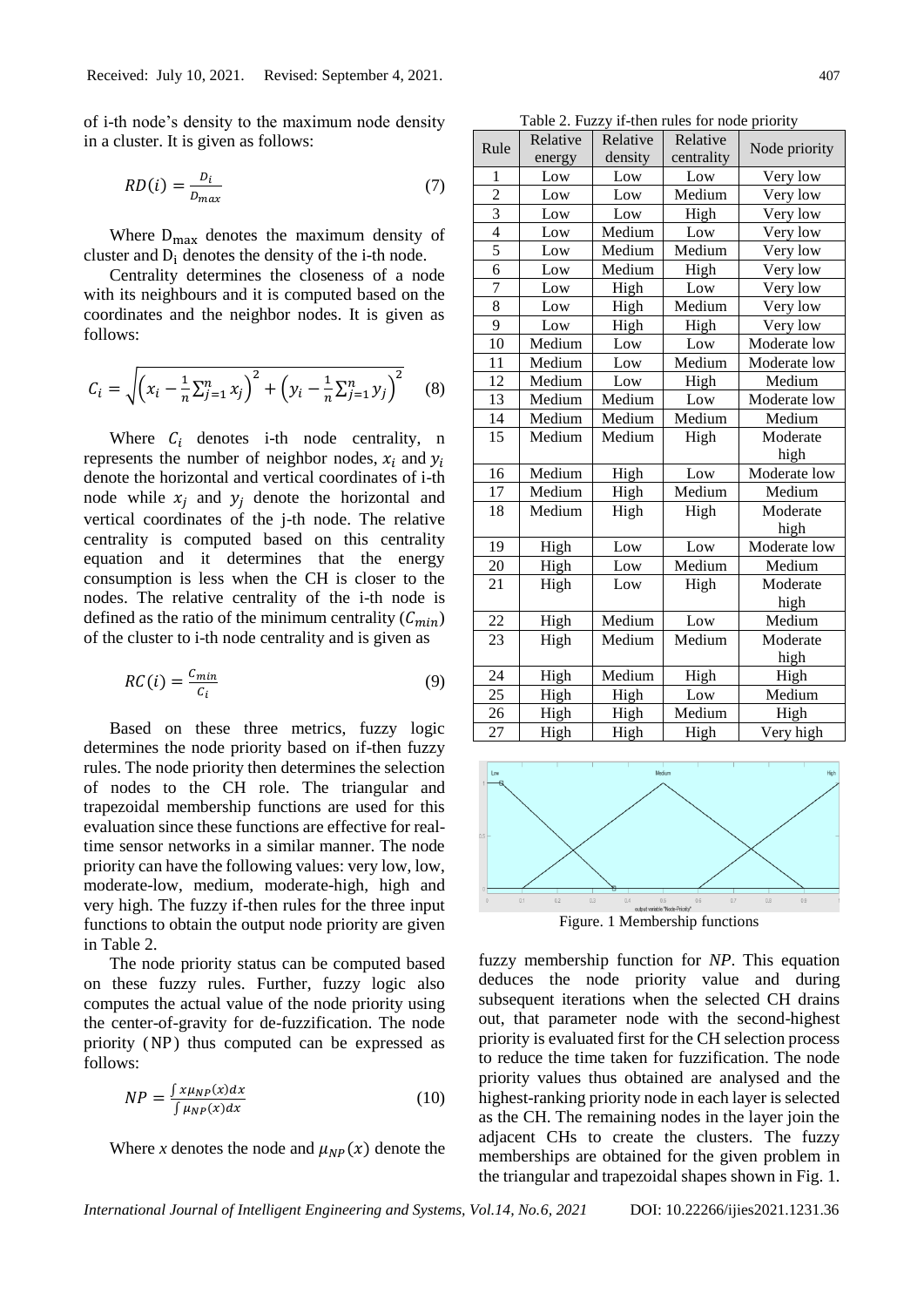#### **4.2 Optimal routing path selection using mboa**

For the optimal path selection, the multiple objective parameters considered include the residual energy, delay, lifetime, reliability and hop count. Before the selection of optimal paths, these parameters must be computed through the trial of sample data transmission in the paths formed by a greedy approach in the WSN deployed. The residual energy of the routes is computed based on the energy levels of the nodes evaluated by the energy model. The initial energy provided to a node tends to reduce gradually depending on the transmission and reception of each packet. The remaining energy or residual energy decides if the nodes are suitable for transmitting the data or if they would block the data transmission. It can be mathematically computed as follows:

$$
E_{res,i}(t) = E_{0,i} - E_t
$$
 (11)

Where  $E_{res,i}(t)$  is the residual energy at time *t*,  $E_{0,i}$  the initial energy available at node *i* and  $E_t$  is the total energy consumption at time *t* computed based on energy model Eq. (1).

Delay is defined as the time for propagation of a packet k from node *i* to node *j* and is the sum of intercluster delay and intra-cluster delay. Inter-cluster and intra-cluster delays are computed as the end-to-end delay in transmitting a packet between the CHs to the sink, and the cluster node to the CH, respectively.

$$
Delay = Inter-cluster delay + Intr
$$
  
- cluster delay  

$$
Delay = \left(\frac{(T_{rk,sink} - T_{sk,CH})}{k} + \frac{(T_{rk,CH} - T_{sk,i})}{k}\right)
$$
(12)

Where  $T_{sk,CH}$  and  $T_{rk,CH}$  refer to the sending time and receiving time of CH for k-packets respectively, while  $T_{sk,i}$  is the sending time of k packets by i-th node and  $T_{rk, sink}$ , the receiving time of k packets by the sink node.

Lifetime is the time a network operates until the death occurs of a node or a cluster of nodes and it is given as follows:

$$
\mathbb{E}[L] = \frac{\varepsilon_0 - \mathbb{E}[E_W]}{P + \lambda \mathbb{E}[E_r]}
$$
(13)

Where  $\mathbb{E}[L]$  is the expected lifetime, P is the constant continuous power depletion,  $\varepsilon_0$  is the total non-rechargeable initial energy,  $\lambda$  the average wavelength,  $\mathbb{E}[E_w]$  and  $\mathbb{E}[E_r]$  are the expected wasted energy and expected reporting energy of the nodes, respectively.

The reliability of a link or route can be estimated based on the Received Signal Strength Metric (RSSM). RSSM value depends on two factors: the received signal strength  $(RSS<sub>iz</sub>)$  of a node *i* at a distance  $z$  and a threshold  $(T_j)$ . RSSM at node  $j$  for the link  $(i, j)$  is computed as follows:

$$
RSSM = \begin{cases} 0 & RSS_{iz} < T_j \\ \left(1 - \frac{T_j}{RSS_{iz}}\right) & RSS_{iz} \ge T_j \end{cases} \tag{14}
$$

Here  $RSS_{iz}$  and  $T_i$  are computed as

$$
RSS_{iz} = \frac{G_a \times G_{tx} \times P_{t,max}}{\left(4\pi \times \frac{z}{\lambda}\right)^2}
$$
(15)

$$
T_j = \frac{G_{rx} \times G_{tx} \times P_{t,max}}{\left(4\pi \times \frac{0.9054R}{\lambda}\right)^2}
$$
(16)

Where  $G_a$ ,  $G_{tx}$  and  $G_{rx}$  refer to the average, transmitting and receiving antenna gains, respectively, while  $P_{t,max}$  denotes the maximum transmission power of the antenna and *R* the maximum range of the antenna.

Hop count is computed as the number of hops taken by a packet to reach the destination. When the transmission range is *TR* and density of node deployment  $(\rho)$ , hop count can be estimated as

$$
Hop = \left[\frac{D}{\frac{TR}{2}\cos(\frac{1}{2}\arcsin\frac{4}{\rho TR^2})}\right] - 1\tag{17}
$$

Where  $\frac{D}{TR}$ TR  $\frac{\Gamma R}{2}$ cos $(\frac{1}{2})$  $\frac{1}{2} \arcsin \frac{4}{\rho T R^2}$  is the expected number of

layers. Applying these parameters to the general multi-objective problem formulation, the fitness function or the objective function is determined.

$$
F_i = w_1 \times E_{res,i}(t) + w_2 \times Delay + w_3 \times \mathbb{E}[L]
$$
  
+
$$
w_4 \times RSSM + w_5 \times Hop
$$
 (18)

Where  $w_1$ ,  $w_2$ ,  $w_3$ ,  $w_4$ ,  $w_5$  are the weight values assigned to objective parameters to enhance energyefficient and reliable route selection. Using this objective function, the MBOA selects the optimal routing paths. The Butterfly optimization algorithm (BOA) is based on the natural foraging and mating behaviours of butterflies [27]. Although it is significantly efficient than most of the existing optimization algorithms, this algorithm also comes with its own sets of limitations under the no free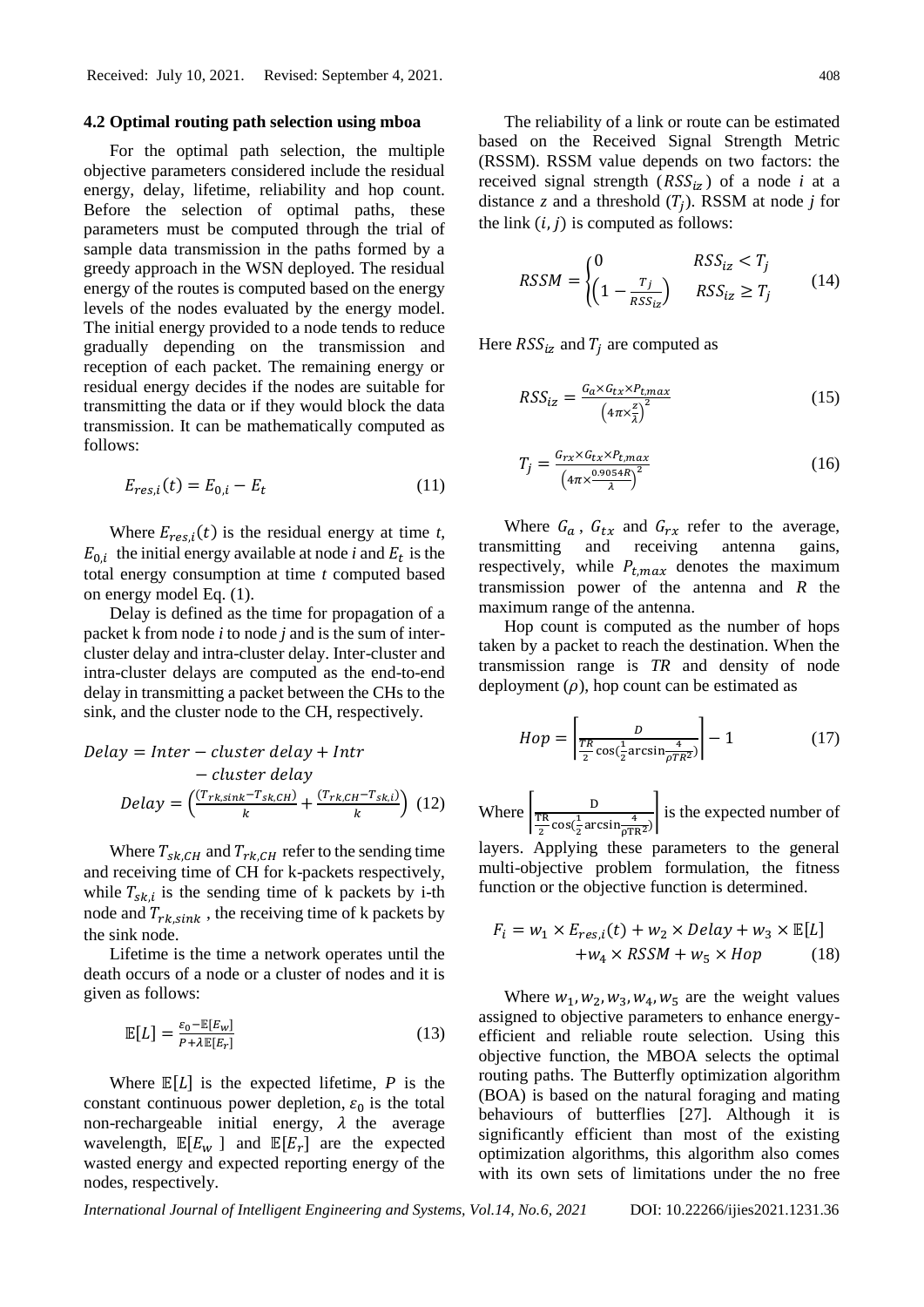lunch theorem. In the sense that there could be limitations in the convergence rate of BOA. This limitation is due to the limited global search capability of BOA resulting in local optimum solutions. Through analysis, it has been found that improving both global and local search equations by modifying the randomly assigned numbers will be beneficial. Further, since BOA performs unidirectional searching it would also result in complexities and slow convergence. Hence, this unidirectional search has been modified to bidirectional searching. These two modifications are the major highlights which form the basis of the proposed MBOA.

In BOA, the butterflies are attracted towards other butterflies through the emission of a fragrance fluid. Butterflies tend to move towards those butterflies that emit more high fragrance and the objective function senses as the determining factor of the butterfly stimulus intensity. In the proposed MBOA, for route selection, this fragrance is replaced by the objective function and the routing paths are mapped as butterflies. The initialization of the algorithm begins with the population of butterflies i.e. set of possible routing paths  $B = \{b_1, b_2, ..., b_n\}$ . The fitness values of each path are estimated based on the objective function  $F_i$ . Following this, both local and global search processes are commenced to select the best butterfly (optimal routing path). The global search is performed by moving the butterfly towards the best position  $(g^*)$ , based on fitness values. In BOA, it is given as follows:

$$
b_i^{q+1} = b_i^q + (\mathbf{r}^2 \times \mathbf{g}^* - b_i^q) \times F_i \tag{19}
$$

Where  $b_i^q$  and  $b_i^{q+1}$  refer to the current position and next positions of i-th butterfly, respectively.  $g^*$ denotes the best current position,  $q$ , the current iteration and  $F_i$  is the fitness values calculated using Eq. (18) and r, the randomly generated number,  $r \in$ [0,1]. Similarly, the local search is expressed as

$$
b_i^{q+1} = b_i^q + (\mathbf{r}^2 \times b_j^q - b_k^q) \times F_i
$$
 (20)

Where  $b_j^q$  and  $b_k^q$  are the positions of butterflies j and k, respectively.

In the proposed MBOA, both global and local search equations have been improved by replacing the random number r with a parameter  $\beta_n$ , which is a chaotic parameter that controls the movement of the fireflies in the correct order and is expressed as follows:

$$
\beta_n = \alpha \beta_{n-1} (1 - \beta_{n-1}) \tag{21}
$$

Where  $\alpha$  is the controlling parameter whose value is determined as  $\alpha = 4$  to satisfy the chaotic sequence. This parameter is applied to the global and local search equations as given below:

$$
b_i^{q+1} = b_i^q + (\beta_n^2 \times g^* - b_i^q) \times F_i \tag{22}
$$

$$
b_i^{q+1} = b_i^q + (\beta_n^2 \times b_j^q - b_k^q) \times F_i \tag{23}
$$

A probability parameter p is used as a control switch between the global and local search to set search operations during unfavourable conditions. The value of p is determined based on the current state of network nodes and it is compared with a threshold value between 0 and 1 to switch the search processes.

The second modification is the introduction of the bidirectional search process, replacing the less effective unidirectional search. To enable bidirectional search (both forward and backward), step size  $(S)$  has been introduced. The initial direction is selected by the greedy process in which the search continues in the direction where the solution is increasingly better and this is expressed as follows:

$$
b = \begin{cases} b+S & \text{if } f(b) > f(b+S) \\ b-S & \text{if } f(b) > f(b-S) \\ b & \text{otherwise} \end{cases}
$$
 (24)

Where  *refers to the present location of the* butterfly and  $f(b)$  denotes the fitness function value and  $S$  denotes the step size. These two modifications improve the BOA and enhance the optimal route selection process. The proposed MBOA is summarized in Algorithm 1.

## **Algorithm 1: MBOA based path selection** Begin

- Set population of butterflies (routing paths)  $B =$  ${b_1, b_2, ..., b_n}$
- Calculate the objective parameters using Eq. (11-17) Determine the value of probability parameter  $p \in$ [0,1]

Set iteration  $q = 0$ While  $q < q_{max}$ , do For each  $b$  in B

Evaluate the fitness  $F_i$  using Eq. (18)

End for

Analyse and determine the current best b Select a threshold th;  $th \in [0,1]$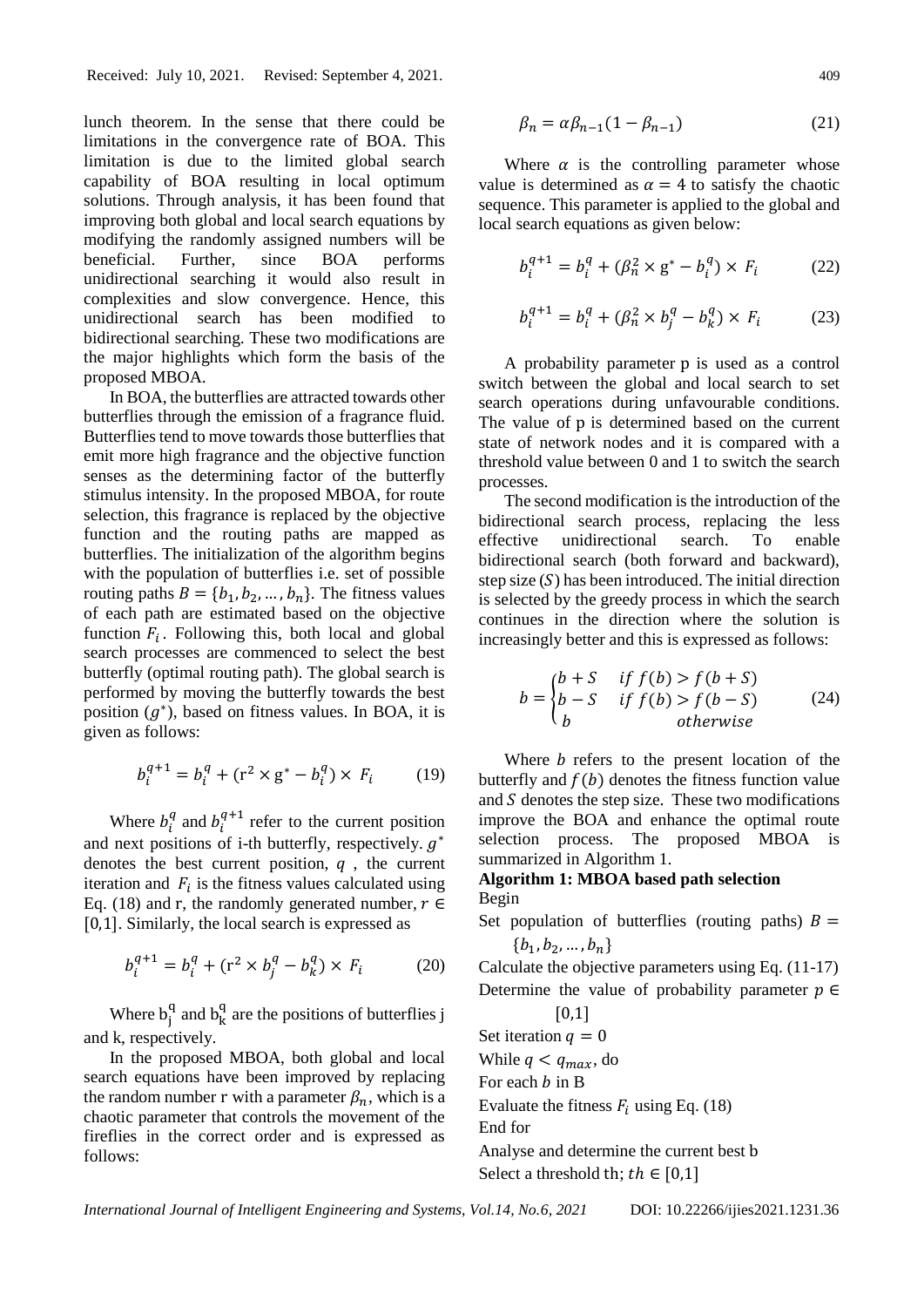If  $th < p$  then

Initiate global search using Eq. (22)

Else

Initiate local search using Eq. (23)

End if

Initiate bidirectional search using Eq. (24)

Update *b*, *p* and  $q = q + 1$ 

End while

Return final best *b* 

End

#### **4.3 Fault detection and recovery mechanisms**

The faults in a secured WSN deployment are either due to technical shortcomings or through external attackers. Therefore, detection of both these types of faults is necessary to maintain the health of the network. The technical faults can be detected easily through the non-response of the nodes in the links. However, these faults initiated by external attacker initiated faults require separate strategies for detection. Most studies ignore them due to the complexities involved in devising these strategies. However, the Elliptic Curve Digital Signature Algorithm (ECDSA) [28] is an efficient verification scheme for detecting faults. ECDSA also facilitates enhancing certain aspects of the process with less complexity and in a more compact manner in the WSN [13]. The Enhanced ECDSA (EECDSA) is built by overcoming the weakness of ECDSA to derive the signer's private key when it is used to generate two signatures for two different data [29]. This is achieved by introducing the unknown parameters of the signer, previously ignored by the verifier to increase verification performance.

First, two users are assigned. While namely UG and UV.UG generates the signature, UV performs the process verification. The elliptical curve parameters namely elliptical points  $(Ep)$ , elliptic curve  $(EC (a, b))$ , point generator  $(PG)$  and a hash function  $(HF)$  are selected by the users. EECDSA performs the following three processes: key generation, signature generation and signature verification.

## **Key generation by UG:**

Step 1a: Choose random integer  $pk \in [1, pn - 1]$ where  $pn$  is the order of  $PG$  such that  $pn$ is a prime number and pk becomes the private key.

Step 1b: Estimate the public key  $PG_u = pk \times PG$ .

**Signature generation by UG:**

Step 2a: Choose two random integers  $a_1, a_2 \in$  $[1, pn - 1]$ .

- Step 2b: Estimate  $A_1 = a_1(PG) = (x_1, y_1)$  and  $A_2 = a_2(PG) = (x_2, y_2).$
- Step 2c: Estimate  $rand_1 = x_1 \mod pn$  and  $rand_2 = x_2 \mod pn$ .

If  $rand_1 = 0$  and  $rand_2 = 0$ , go to step 2a.

- Step 2d: Estimate  $a_1^{-1}$  *mod pn* and  $e = HF(m)$ .
- Step 2e: Estimate  $Sign = a_1^{-1}(ea_2 + pk (rand_1 +$  $rand_2)$ ) mod pn.
- Step 2f: If  $Sign = 0$ , go to step 2a.
- Step 2g: Send m and  $(A_2, rand_1, Sign)$  the signature of UG for message m, to UV.
- **Signature Verification by UG:**
- Step 3a: Verify that if  $rand_1, rand_2, Sign \in$  $[1, pn - 1]$  or else the signature is invalid.

Step 3b: Estimate  $e = HF(m)$ .

- Step 3c: Estimate  $rand_2 = x_2 \mod pn$ .
- Step 3d: Estimate  $0 = S^{-1} \mod{pn}$ .
- Step 3e: Estimate  $u_1 = e0 \text{ mod } pn$  and  $u_2 =$  $(rand_1 + rand_2)$ O mod pn
- Step 3f:  $Y = u_1 A_2 + u_2 P G_u = (x_3, y_3)$  and if  $Y = 0$ , the signature is invalid and stop verification.

Step 3g: Estimate  $rd = x_3 \mod pn$ .

Step 3h: Signature is recognised only if  $rd = rand_1$ .

In the signature verification process, the introduction of two unknown random integers will necessitate identifying them to extract the private key. In most cases, nodes that are initiated by the attackers are effectively tracked. This helps detect the faults created by external attackers. This approach seems to be much better than the agent-based methods of detecting faults through the message header. Security is also enhanced significantly in this approach.

Once the faults are detected, the nodes which caused the faults are further confirmed by the centralized authority by forwarding smaller message packets to the neighboring nodes of that affected node. This aids in assuring their functionality and also to the report changes to their corresponding neighbors at a one-hop distance. If the forwarded packets are missing, the faults are confirmed. The neighbor nodes of the detected fault nodes determine the connectivity critical level of the fault through the shortest routing table. This ensures that no node is wrongly identified as a fault. These nodes cause both link and network failure, which can be repaired and the connectivity can be restored using the Disruptive fault repair and elimination (DRFE). DRFE restores the connectivity without increasing the length of the shortest paths. It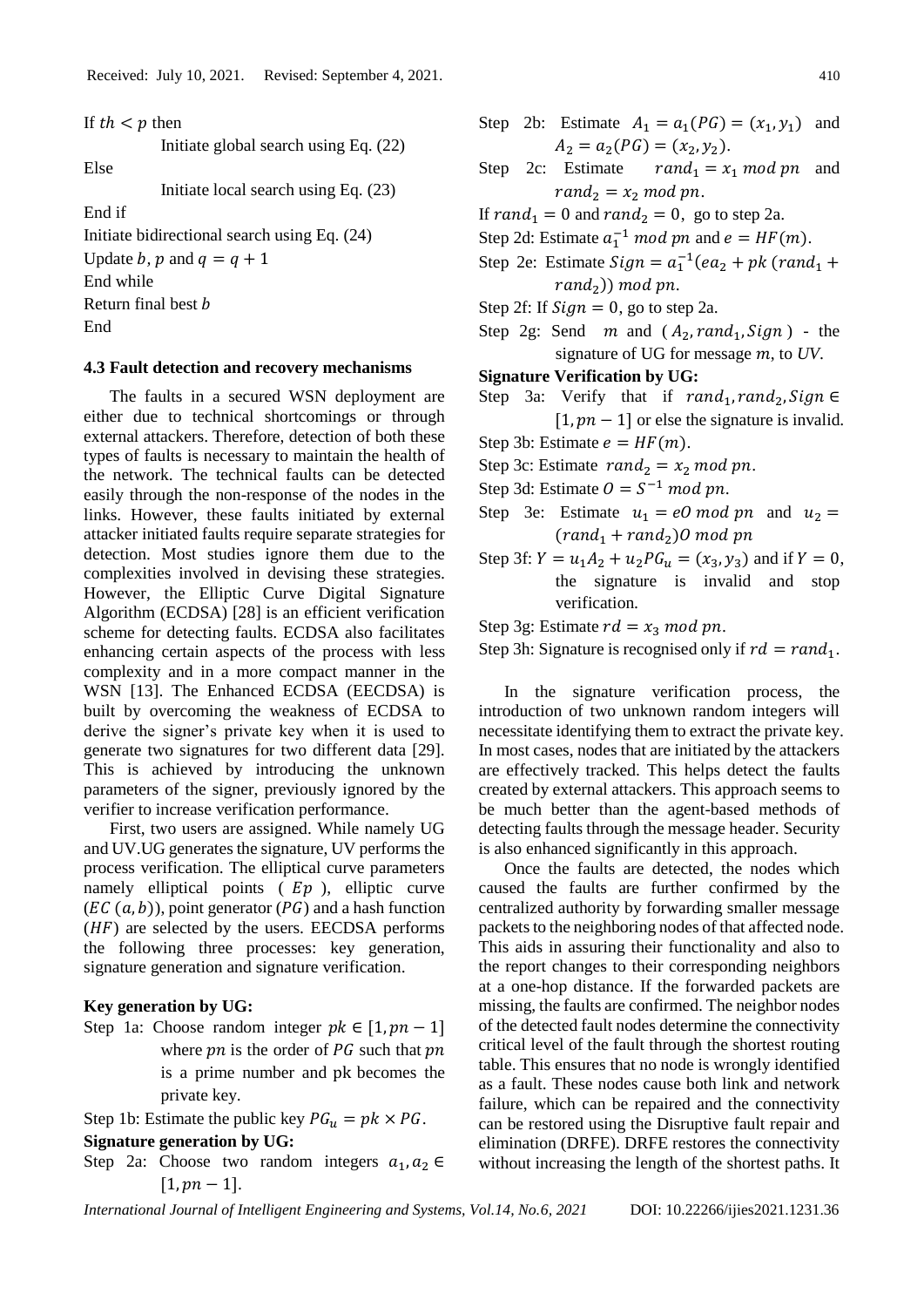| No. of Nodes               | 100                |  |
|----------------------------|--------------------|--|
| Area Size                  | 1000 X 1000 m      |  |
| Channel type               | Wireless Channel   |  |
| Propagation model          | Two Ray Ground     |  |
| Link Layer                 | LL                 |  |
| Antenna model              | Omni Antenna       |  |
| Traffic type               | <b>CBR</b>         |  |
| Mobility model             | Random Waypoint    |  |
| <b>MAC</b>                 | <b>IEEE 802.11</b> |  |
| 1Initial energy            | 100 Joules         |  |
| Radio Range                | 250m               |  |
| <b>Simulation Time</b>     | 1000 seconds       |  |
| Number of packets          | 10000              |  |
| Packet rate                | 8 packets/sec      |  |
| Data payload               | 256 bytes/packet   |  |
| Percentage of CH           | 10%                |  |
| Round length               | 10 seconds         |  |
| Initial node energy        | 0.5J               |  |
| Packet transmission energy | 50nJ/bit           |  |
| Packet reception energy    | 50nJ/bit           |  |

Table 3. Simulation Parameters

also replaces the fault node by performing nodes block movement instead of individual node movements. The major advantage of DRFE is that it chooses the smallest disjoint blocks to perform fault recovery to reduce the recovery overheads.

The DRFE is installed in a centralized manner to associate with all nodes in the network and access the shortest routing table of each node. When a node is found to be a failure, the smallest block containing the node is determined by the fewest number of nodes. The possible disconnection that is likely to be created to the neighboring nodes' shortest path is also analysed. The critical node thus has the role of shortest path of two nodes and so, the set of suitable nodes to replace the fault is selected based on the shortest routing path after discounting the failed node. So after moving the blocks, two nodes can be connected in a path only if they belong to the same block. If a node *i* become a failed node, the block is moved and the one-hop neighbour *j* node is checked for being present in the same block to replace connectivity. This node *j* then becomes the parent node, while the two-hop and three-hop neighbor nodes become child and grand-child, respectively. As a result of moving the node *j* to replace the failed node, some child nodes may lose direction connection with *j*, thus referencing the paths near the failed node with the least changes to avoid path discovery overhead.

## **5. Experimental results**

## **5.1 Simulation parameters**

The proposed EESFTR protocol was simulated using MATLAB version 9.1. IEEE 802.11 was used as the MAC layer protocol to notify the network layer about possible link breaks. The simulation settings and parameters are provided in Table. 3.

## **5.2 Results and discussion**

The evaluated performance of the proposed EESFTR protocol has been compared with that of the existing routing models in the literature. FTLEACH [8], HEED-FT [11], EABC-EELB-PWDGR [17] (referred to as EABC-PWDGR in graphs), PSO-FTR [18] and RCEEFT [26] have been compared with the proposed EESFTR in terms of end-to-end delay, time cost, energy consumption, lifetime, number of surviving nodes, packet delivery ratio, packet drop and hop count.

**End-to-end delay:** It is the time taken by the nodes to select the CH and transmit the data packets from the source to destination.

**Time cost:** it is the time spent until the selected CH nodes runs out-of-energy and becomes a fault.

**Energy consumption:** It is the amount of power consumed by the nodes in transmitting a packet from a source to destination.

**Lifetime:** It is defined as the maximum time the network nodes can survive until energy of the node becomes zero.

**Number of surviving nodes:** It is the remaining alive nodes in a group of network nodes after the specified time.

**Packet delivery ratio:** It is the ratio of number of successful delivery of packets to the total number of transmitted packets.

**Packet drop:** It is the number of packets dropped during the transmission process or the rate of failed packets.

**Hop count:** Hop count is the number of hops taken by the packets to transmit from the source to the destination at a specified time.

Fig. 2 demonstrates the end-to-end delay comparison of the proposed EESFTR with the routing models in the literature. It can be seen that the proposed EESFTR protocol has outperformed other models in terms of reduced delay. EESFTR separated a delay of 25.68ms for 100 nodes, which is 12.6%, 18.9%, 14%, 28.9% and 33.5% lesser than those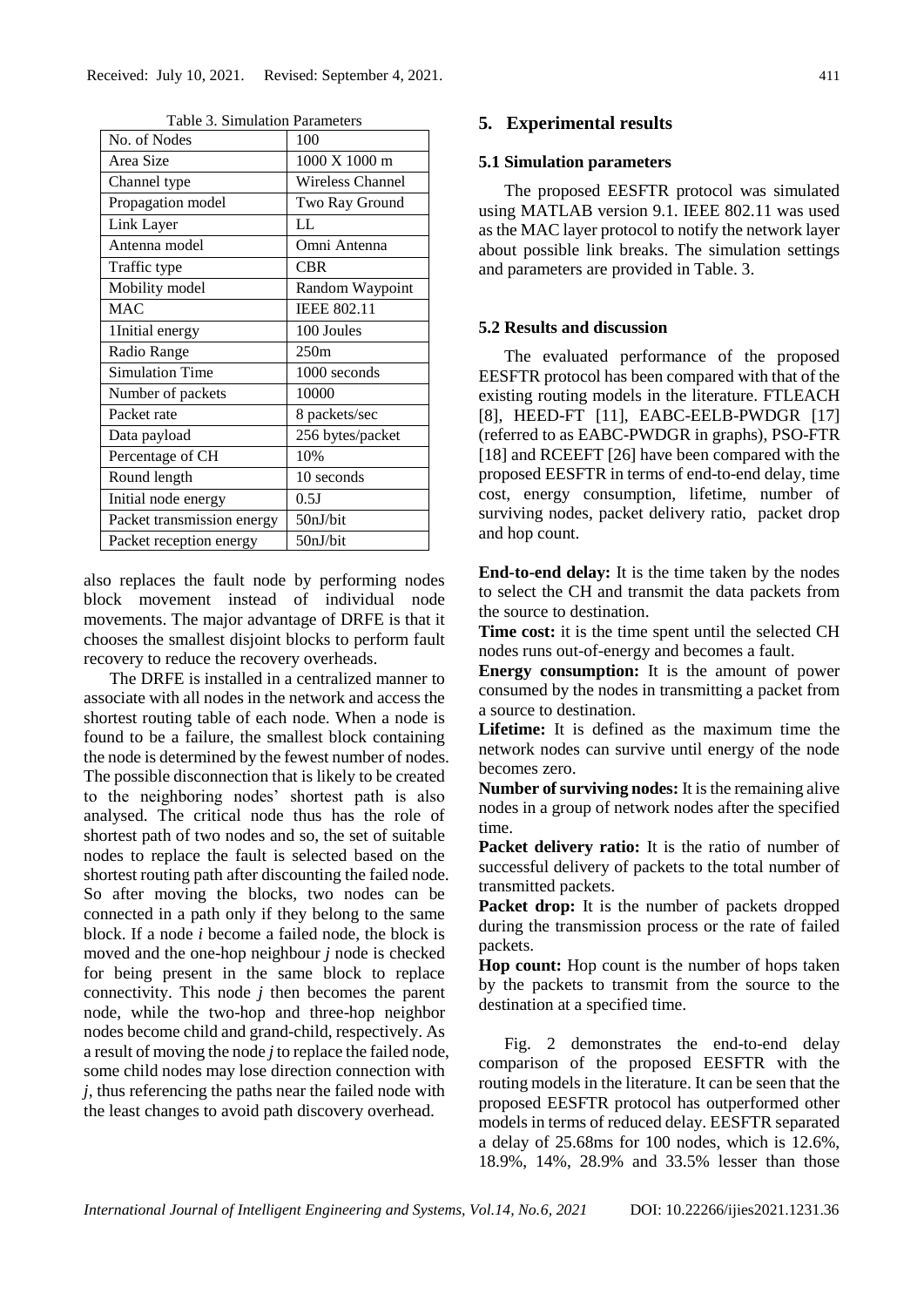



Figure. 3 Time cost of fault tolerance

experienced with FTLEACH, HEED-FT, EABC-EELB-PWDGR, PSO-FTR and RCEEFT protocols, respectively. The utilization of fast converging MBOA for route selection and reduced time to replace the faults has considerably minimized end-toend delay.

Fig. 3 shows the time cost comparison for fault tolerance of the proposed EESFTR with the routing models in the literature. It can be seen that the proposed EESFTR protocol has outperformed other models in terms of less time taken when the failures occurred. EESFTR was found to have consumed 3.95ms when 10 CHs failed, which is 13%, 22.8%, 18.5%, 27.5% and 31.9% lesser than that of FTLEACH, HEED-FT, EABC-EELB-PWDGR, PSO-FTR and RCEEFT protocols, respectively. Faster detection and removal of faults using EECDSA and DFRE seem to have influenced the reduction in time cost.



Figure. 4 Energy consumption comparison



Figure. 5 Network lifetime comparison

Fig. 4 illustrates the energy comparison of the proposed EESFTR with the routing models in the literature. The proposed EESFTR protocol appears to have outperformed other models due to the energyefficient CH selection and routing path selection. This has resulted in lesser energy consumption of 26.5J for 100 nodes network, which is 8.3%, 16%, 13.6%, 20.6% and 25.35% lesser than those consumed by FTLEACH, HEED-FT, EABC-EELB-PWDGR, PSO-FTR and RCEEFT protocols, respectively.

Fig. 5 compares the proposed EESFTR with the routing models in literature in terms of network lifetime. Due to the selection of energy-efficient CH and subsequent balancing of energy in the nodes, the network lifetime seems to have significantly improved in the EESFTR. For 100 nodes network, EESFTR has increased the lifetime of the network to 940 seconds, which is 20%, 45%, 25.8%, 87% and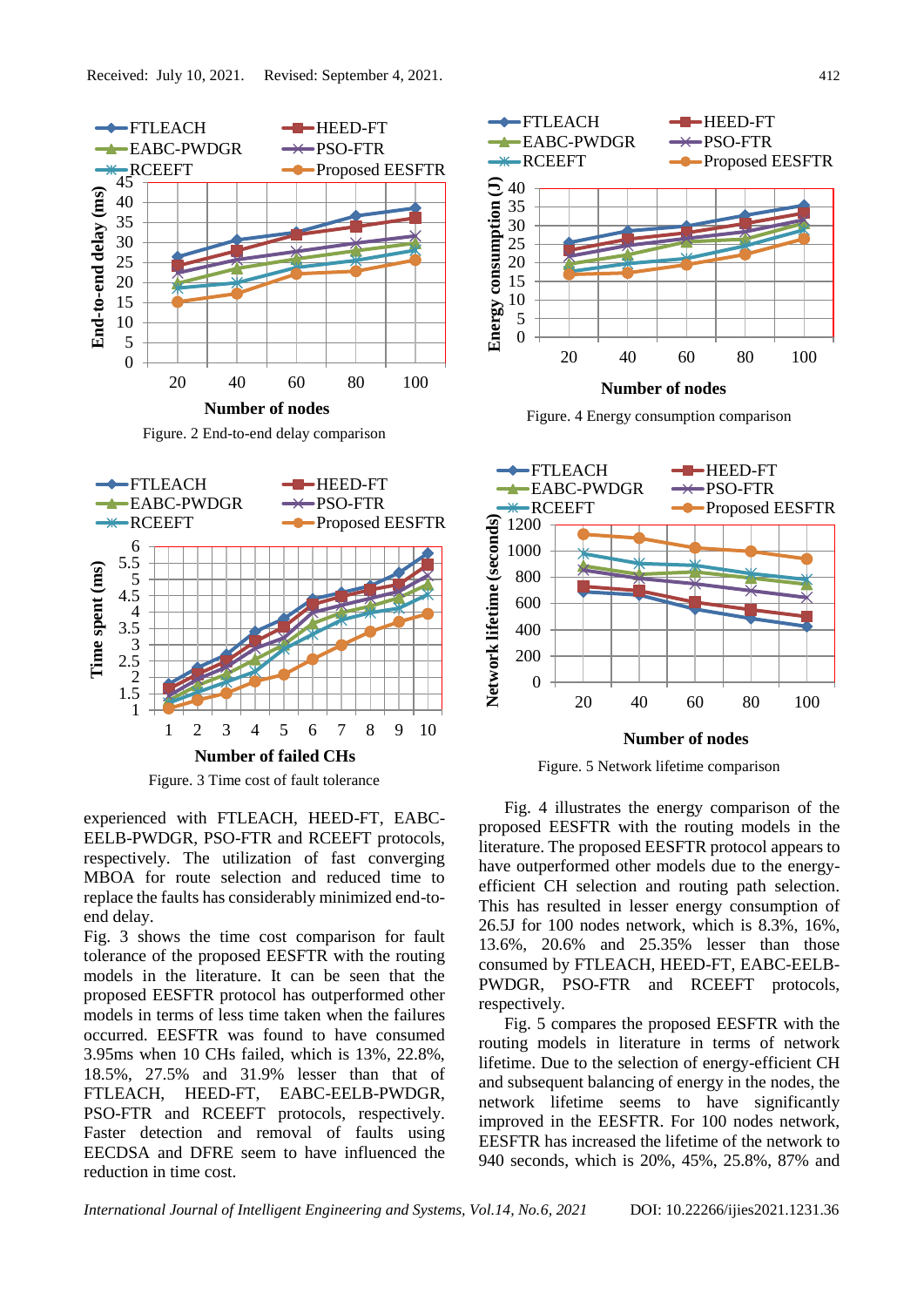

Figure. 6 Number of surviving nodes



Figure. 7 Packet delivery ratio comparison

120% longer than those achieved by FTLEACH, HEED-FT, EABC-EELB-PWDGR, PSO-FTR and RCEEFT protocols, respectively.

Fig. 6 compares the proposed EESFTR with the routing models in literature in terms of the number of surviving nodes. As a result of the increased lifetime and energy-efficient CH selection in EESFTR, the number of dead nodes in the network is reduced even after numerous rounds. For 100 rounds of simulation, EESFTR has 80 active surviving nodes which are 6.67%, 33%, 19%, 53% and 81.8% more than that observed in FTLEACH, HEED-FT, EABC-EELB-PWDGR, PSO-FTR and RCEEFT protocols, respectively.

Fig. 7 shows the packet delivery ratio comparison of the proposed EESFTR with the routing models in the literature. As the optimal CH and routes have been selected with a faster and efficient fault recovery process, the packet delivery ratio appears to be



Figure. 8 Packet Drop during Faults

significantly higher in EESFTR. For 100 nodes network, EESFTR reports a high delivery ratio of 0.81 which is 6.5%, 15.7%, 12.5%, 22.7% and 35% greater than the delivery ratio of FTLEACH, HEED-FT, EABC-EELB-PWDGR, PSO-FTR and RCEEFT protocols, respectively.

Fig. 8 compares the proposed EESFTR protocol with the routing models in literature in terms of the number of dropped packets during failures. The proposed EESFTR protocol seems to have outperformed other models with a lesser number of packet drops despite the presence of multiple failures. When there are 5 failures, EESFTR has dropped to an average of 1602 packets. This is about 12%, 33.7%, 19.5%, 44.3% and 45.4% lesser packets dropped than that observed in FTLEACH, HEED-FT, EABC-EELB-PWDGR, PSO-FTR and RCEEFT protocols, respectively. The DFRE seems to have repaired faults quickly and restored connectivity, which is a significant improvement in packet drop reduction.

Fig. 9 illustrates the hop count comparison of the proposed EESFTR with the routing models in the literature. As the optimal CH and routes were selected with faster fault detection and alternate path determination in EESFTR, the data packets seem to have taken fewer hops to reach the destination. For 100 nodes network, EESFTR achieved data transmission in 8 hops which are 11%, 33%, 42.8%, 50% and 55.5% lesser than in the case of FTLEACH, HEED-FT, EABC-EELB-PWDGR, PSO-FTR and RCEEFT protocols, respectively. Thus from the simulation results, can be concluded that the proposed EESFTR protocol with fuzzy logic based CH selection, MBOA based routing path selection and EECDSA and DFRE based fault detection and recovery mechanism has provided better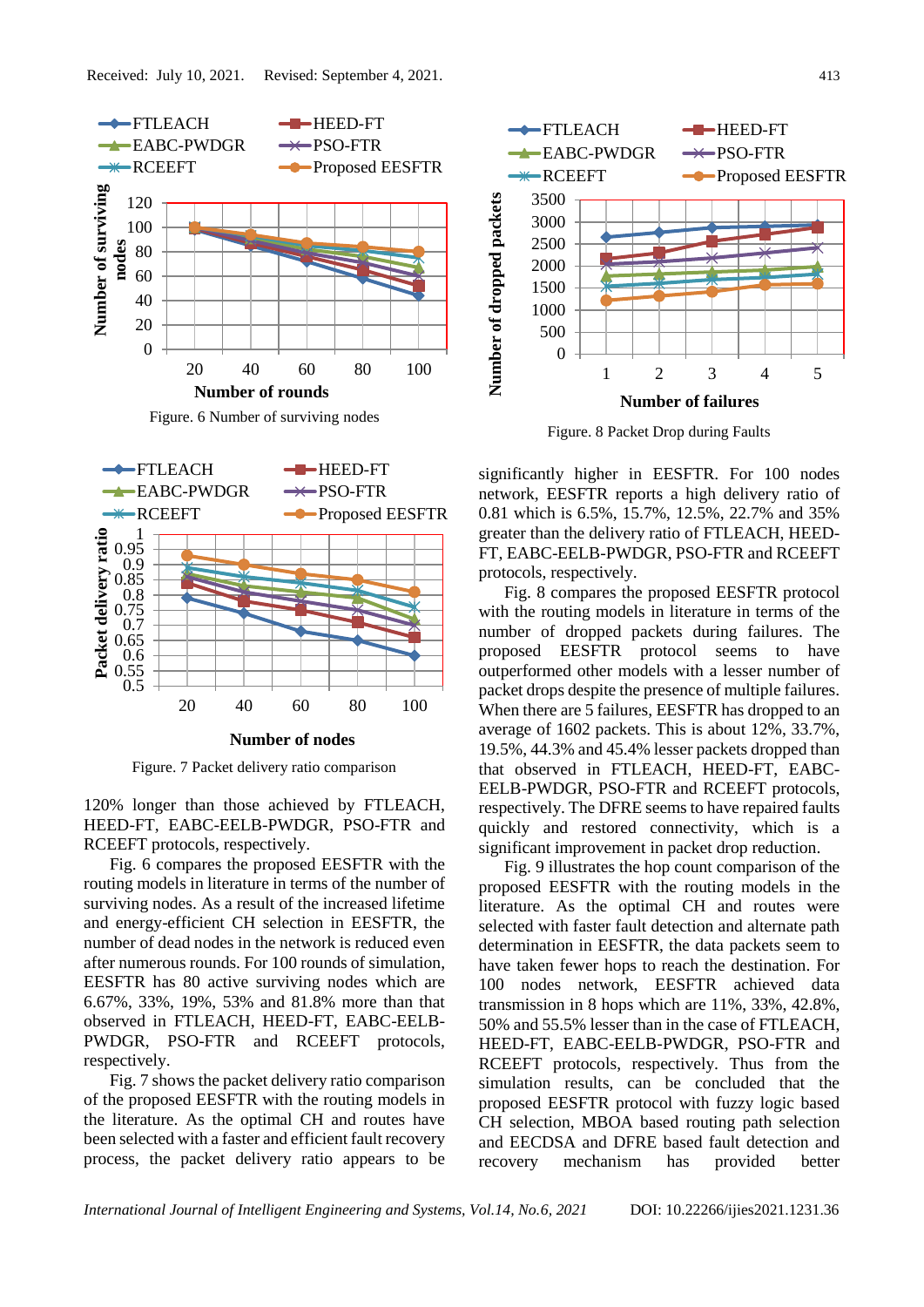

Figure. 9 Hop count comparison

performance when compared to those models.

## **6. Conclusion**

Energy efficiency, security and reliability are the three major factors in ensuring optimal and proficient routing in WSN. A high-performance routing approach using EESFTR protocol has been presented in this paper to ensure the objective of energyefficient secured fault-tolerant routing. Employment of fuzzy logic to select energy-efficient priority nodes as CH and MBOA to select energy surplus reliable routing paths has also been described in detail. The node and link failures were detected effectively using EECDSA and those faults were effectively repaired connectivity was also recovered using DFRE mechanism. Using these efficient strategies, the proposed EESFTR protocol appears to have provided high performance and high stable routing in WSN. Experimental results indicate that the EESFTR protocol has significantly improved performance with 12.6% lesser delay, 13% lesser time cost, 8.3% lesser energy consumption, 20% increased lifetime, 6.67% increased surviving nodes, 6.5% increased delivery ratio, 12% reduced packet drops and 11% lesser hops when the compared to the performance of the existing efficient routing protocols. In future, the proposed routing protocol will be tested in a realworld implementation. The possibility of resolving the problem of thermal dissipation and hightemperature hotspot problems in the WSN during data transmission in adverse environments will also be investigated. Yet another possible direction is exploring the case of collaborative routing algorithms to reduce faults through pre-detection strategies.

## **Conflicts of interest**

The authors declare no conflict of interest and there are no ethical issues related to this research.

## **Author contributions**

The first author, Hasib Daowd Esmail Al-Ariki is contributed to the paper conceptualization, the implementation of algorithms, the conduct of experiments, validation, formal analysis, the paper investigation and writing-original draft preparation, have been done by 1<sup>st</sup> author. The paper methodology, writing review and editing, visualization, and supervision and project administration, have been done by  $2<sup>nd</sup>$  author.

## **References**

- [1] V. Kumar, A. Jain, and P. N. Barwal, "Wireless sensor networks: security issues, challenges and solutions", *International Journal of Information and Computation Technology*, Vol. 4, No.8, pp. 859-868, 2014.
- [2] M. Abdullah and A. Ehsan, "Routing protocols for wireless sensor networks: classifications and challenges", *Journal of Electronics and Communication Engineering Research*, Vol. 2, No. 2, pp. 5-15, 2014.
- [3] A. Dâmaso, N. Rosa, and P. Maciel, "Reliability of wireless sensor networks", *Sensors*, Vol. 14, No. 9, pp. 15760-15785, 2014.
- [4] H. D. E. A. Ariki and M. N. Swamy, "A survey and analysis of multipath routing protocols in wireless multimedia sensor networks", *Wireless Networks*, Vol. 23, No. 6, pp. 1823-1835, 2017.
- [5] A. Ahmed, K. A. Bakar, M. I. Channa, and A. W. Khan, "A secure routing protocol with trust and energy awareness for wireless sensor network", *Mobile Networks and Applications*, Vol. 21, No. 2, pp. 272-285, 2016.
- [6] V. W. Mahyastuty and A. A. Pramudita, "Low energy adaptive clustering hierarchy routing protocol for wireless sensor network", *Telkomnika*, Vol. 12, No. 4, pp. 963, 2014.
- [7] H. Y. Min and W. Zaw, "Energy efficient fault tolerant routing LEACH (EF-LEACH) protocol for wireless sensor networks", In: *Proc. of International Conference on Advances in Engineering & Technology (ICAET 2014)*, 2014.
- [8] M. Shelke, G. Tefera, A. Malhotra, and P. Mahalle, "Fuzzy-based fault-tolerant lowenergy adaptive clustering hierarchy routing protocol for wireless sensor network", *International Journal of Wireless and Mobile Computing*, Vol. 11, No. 2, pp. 117-123, 2016.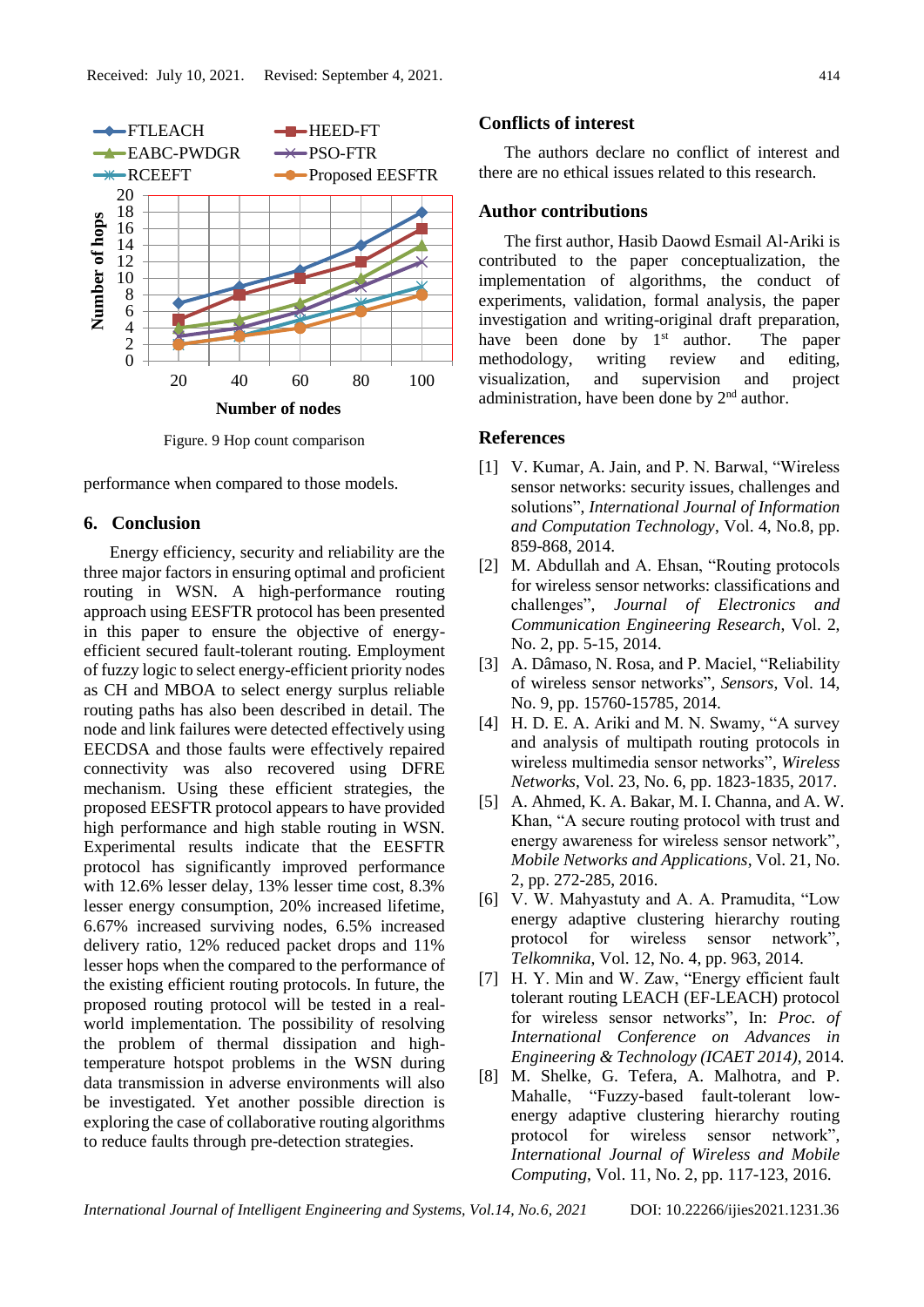- [9] O. Younis and S. Fahmy, "HEED: a hybrid, energy-efficient, distributed clustering approach for ad hoc sensor networks", *IEEE Transactions on Mobile Computing*, Vol. 3, No. 4, pp. 366-379, 2004.
- [10] S. Lindsey and C. S. Raghavendra, "PEGASIS: Power-efficient gathering in sensor information systems", *IEEE Aerospace Conference*, Vol. 3, pp. 3-13, 2002.
- [11] Y. Zhou, X. Wang, T. Wang, B. Liu, and W. Sun, "Fault-tolerant multi-path routing protocol for WSN based on HEED", *Journal of Sensor Networks*, Vol. 20, No. 1, pp. 37-45, 2016.
- [12] S. Abba and J. A. Lee, "An autonomous selfaware and adaptive fault tolerant routing technique for wireless sensor networks", *Sensors*, Vol. 15, No. 8, pp. 20316-20354, 2015.
- [13] J. Xu, K. Wang, C. Wang, F. Hu, Z. Zhang, S. Xu, and J. Wu, "Byzantine fault-tolerant routing for large-scale wireless sensor networks based on fast ECDSA", *Tsinghua Science and Technology*, Vol. 20, No. 6, pp. 627-633, 2015.
- [14] J. Wang, Y. Zhang, J. Wang, Y. Ma, and M. Chen, "PWDGR: pair-wise directional geographical routing based on wireless sensor network", *IEEE Internet of Things Journal*, Vol. 2, No. 1, pp. 14-22, 2014.
- [15] H. D. E. A. Ariki and M. N. Swamy, "Energy-Efficient Geographical Multi-path Routing Protocol with Adaptive Load Balancing for Wireless Multimedia Sensor Networks", *Journal of Advanced Research in Dynamical and Control Systems*, Vol. 9, No. 9, pp. 148-166, 2017.
- [16] H. D. E. A. Ariki, A. S. Mohammed, and M. N. Swamy, "A novel approach to energy-efficiency in geographical multi-path routing protocol with adaptive load balancing for wireless multimedia sensor networks", *International Journal of Engineering Intelligent Systems (EIS)*, Vol. 25, No. 2, pp. 77-92, 2017.
- [17] H. D. E. A. Ariki, M. A. Alareqi, and M. N. Swamy, "An Enhanced Artificial Bee Colony Based EELB-PWDGR for Optimized Route Selection in Wireless Multimedia Sensor Networks", *Pertanika Journal of Science & Technology*, Vol. 26, No. 4, pp. 1951-1974, 2018.
- [18] M. Azharuddin and P. K. Jana, "A PSO based fault tolerant routing algorithm for wireless sensor networks", *Information Systems Design and Intelligent Applications, Springer, New Delhi*, pp. 329-336, 2015.
- [19] Z. Ye, T. Wen, Z. Liu, X. Song, and C. Fu, "A security fault-tolerant routing for multi-layer

non-uniform clustered WSNs", *EURASIP Journal on Wireless Communications and Networking*, Vol. 2016, No. 1, pp. 192-204, 2016.

- [20] Y. Yue, L. Cao, B. Hang, and Z. Luo, "A swarm intelligence algorithm for routing recovery strategy in wireless sensor networks with mobile sink", *IEEE Access*, Vol. 6, No. 1, pp. 67434- 67445, 2018.
- [21] M. Khabiri and A. Ghaffari, "Energy-aware clustering-based routing in wireless sensor networks using cuckoo optimization algorithm", *Wireless Personal Communications*, Vol. 98, No. 3, pp. 2473-2495, 2018.
- [22] K. Haseeb, K. A. Bakar, A. H. Abdullah, A. Ahmed, T. Darwish, and F. Ullah, "A dynamic Energy-aware fault tolerant routing protocol for wireless sensor networks", *Computers & Electrical Engineering*, Vol. 56, No. 1, pp. 557- 575, 2016.
- [23] J. W. Lin, P. R. Chelliah, M. C. Hsu, and J. X. Hou, "Efficient fault-tolerant routing in IoT wireless sensor networks based on bipartite-flow graph modeling", *IEEE Access*, Vol. 7, No. 1, pp. 14022-14034, 2019.
- [24] P. Maratha, K. Gupta, and A. K. Luhach, "Improved fault-tolerant optimal route reconstruction approach for energy consumed areas in wireless sensor networks", *IET Wireless Sensor Systems*, Vol. 10, No. 3, pp. 112-116, 2020.
- [25] R. Talmale, M. N. Bhat, and N. Thakare, "Energy Attentive Pre-fault Detection Mechanism with Multilevel Transmission for Distributed Wireless Sensor Network", *Revue d'Intelligence Artificielle*, Vol. 33, No. 2, pp. 97- 103, 2019.
- [26] E. Effah and O. Thiare, "Realistic Cluster-Based Energy-Efficient and Fault-Tolerant (RCEEFT) Routing Protocol for Wireless Sensor Networks (WSNs)", in *Future of Information and Communication Conference, Springer, Cham*, pp. 320-337, 2020.
- [27] S. Arora and S. Singh, "Butterfly optimization algorithm: a novel approach for global optimization", *Soft Computing*, Vol. 23, No. 3, pp. 715-734, 2019.
- [28] D. Johnson, A. Menezes, and S. Vanstone, "The elliptic curve digital signature algorithm (ECDSA)", *International Journal of Information Security*, Vol. 1, No. 1, pp. 36-63, 2001.
- [29] P. Q. Nguyen and I. E. Shparlinski, "The insecurity of the elliptic curve digital signature algorithm with partially known nonces",